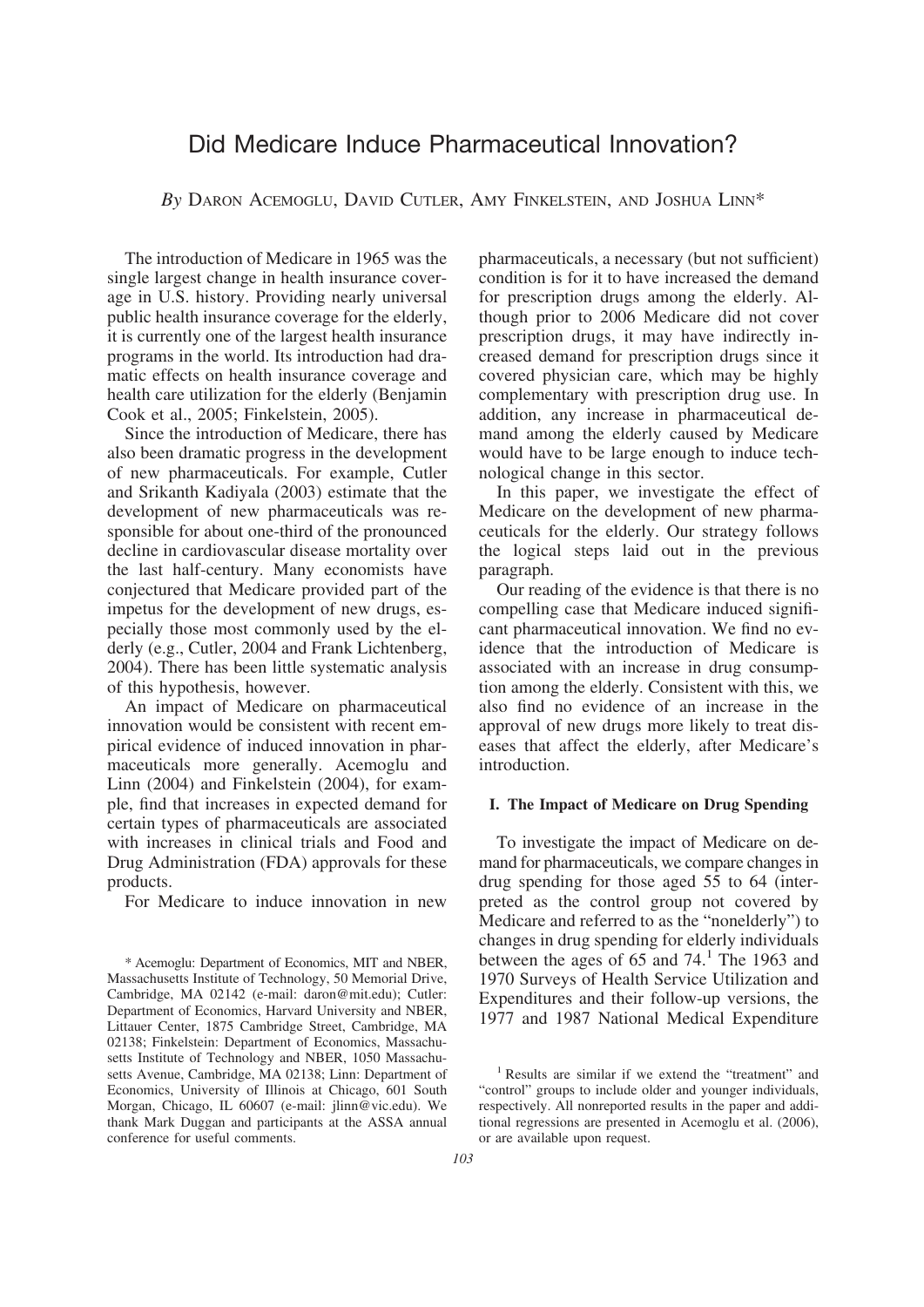|                             | (1)        | (2)              | (3)                    |
|-----------------------------|------------|------------------|------------------------|
| $M_{\rm int} \times POST$ , | $-37.74$   | $-27.73$         | $-10.74$               |
|                             | (31.27)    | (26.11)          | (25.36)                |
| Number of observations      | 2.834      | 9.073            | 15.337                 |
| Mean of dependent variable  | 184.90     | 164.93           | 231.90                 |
| Survey years                | 1963, 1970 | 1963, 1970, 1977 | 1963, 1970, 1977, 1987 |

TABLE 1—PRESCRIPTION DRUG EXPENDITURE FOR ELDERLY VERSUS NON-ELDERLY, 1963–1987

*Notes:* The dependent variable is total prescription drug expenditures in 2000 dollars.  $M_{iat}$  is a dummy variable equal to one for individuals 65 and older. *POST* is a dummy variable equal to one for the 1970, 1977, and 1987 NMES. All regressions include individuals aged 55 to 74 from the corresponding surveys, a full set of survey-year and age dummies, and the demographic controls described in the text. Observations are weighted by the reciprocal of the number of observations in the corresponding survey year. Robust standard errors are in parentheses.

Surveys, contain individual-level data on total prescription drug expenditures.

Our basic estimating equation is a simple differences-in-differences equation of the form:

(1) 
$$
Y_{iat} = \gamma_t + \alpha_a + \mathbf{X}'_{iat} \cdot \eta
$$

$$
+ \beta \cdot (POST_t \cdot M_{iat}) + \varepsilon_{iat}
$$

where *Yiat* denotes prescription drug spending  $(in 2000$  dollars) by individual  $i$  in age group *a* and year *t*; the  $\gamma$ <sup>*'*</sup></sup> s denote a full set of time (survey) dummies; the  $\alpha_a$ 's denote a full set of age dummies; and **X***iat* is a vector of covariates (dummies for male, married, and three education categories). Finally,  $POST<sub>t</sub>$  is a dummy indicating the introduction of Medicare, thus taking the value of 1 after 1965, and *Miat* is a dummy variable for whether the individual is in the 65–74 age category and thus covered by Medicare. The coefficient of interest,  $\beta$ , measures the differential change in drug spending by the elderly after the introduction of Medicare.

Table 1 reports the results of estimating (1) with OLS. Column 1 uses the 1963 and 1970 data only, and shows no evidence that Medicare is associated with an increase in prescription drug spending for the elderly relative to the nonelderly. The estimate of  $\beta$  is negative, though statistically insignificant. The 95-percent confidence interval excludes an increase in prescription drug spending of more than \$21 (11 percent) associated with Medicare. Using the same data and methodology, Finkelstein and Robin McKnight (2005) find that the introduction of Medicare is associated with increases in spending on physician care and hospital stays by the elderly; unlike drugs, these services were covered by Medicare.

At the time of Medicare's introduction, there was little in the way of effective pharmaceuticals for the major chronic illnesses of the elderly (Cutler and Kadiyala, 2003). It is therefore possible that pharmaceutical companies may have responded to the expected increases in demand that would occur if they produced new, more effective drugs for the newly insured elderly. We therefore examined whether prescription drug spending for the elderly, relative to the nonelderly, increased with a lag after the introduction of Medicare. Column 2 adds 1977 data to the analysis in column 1 and column 3 adds the 1987 data as well; the estimate of  $\beta$  remains negative and insignificant.

## **II. The Impact of Medicare on Pharmaceutical Innovation**

We next examine whether drugs approved after the introduction of Medicare are for diseases that are more disproportionately concentrated among the elderly than drugs approved prior to Medicare's introduction. Data on approval of new drugs from 1950 through 1999 come from the FDA. We can also identify whether a new drug is a new molecular entity, which contains active ingredients that have not been previously marketed in the United States and therefore provides a measure of more radical innovations than the typical new drug approval. There were 7,001 new drug approvals between 1950 and 1999, of which 725 are new molecular entities. Our key dependent variable is the number of new drug approvals (or new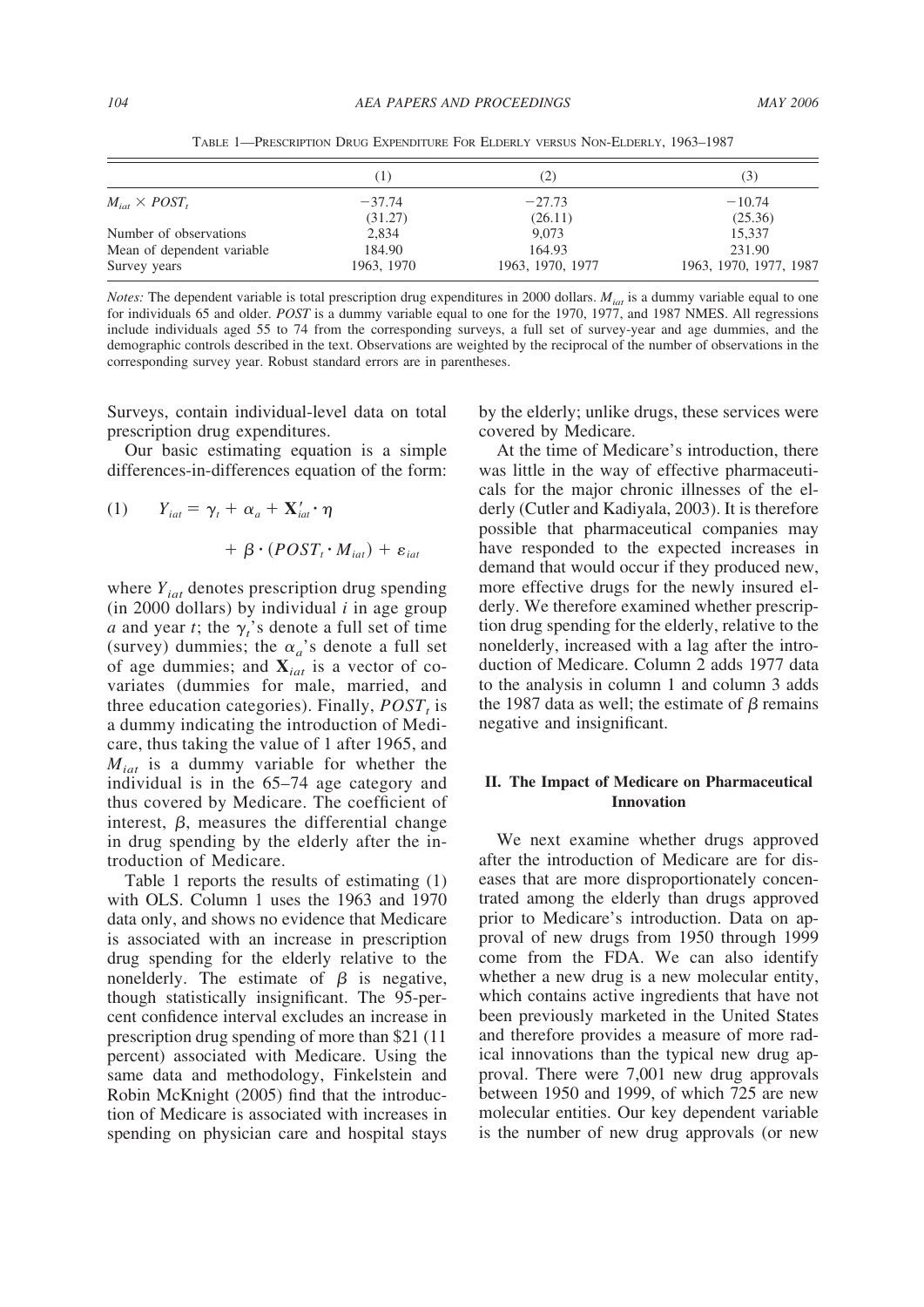molecular entities) by year in each of 33 drug therapeutic classes.

To identify the impact of Medicare on new drug approvals, we create a variable measuring the cross-sectional variation in the elderly's share of the consumption of drugs across therapeutic categories, denoted by  $ES<sub>c</sub>$  for category *c*. The basic logic of our approach is that if Medicare induced new innovation in drugs for the elderly, it would have more of an effect on new drug approvals in therapeutic categories that are disproportionately used by the elderly.

We measure  $ES_c$  using 1996–1998 data from the Medical Expenditure Survey (MEPS).<sup>2</sup> We compute this variable as the ratio of total prescription drug spending by individuals aged 65 and older on therapeutic class *c* to total prescription drug spending for all ages in the same therapeutic class. The average of  $ES<sub>c</sub>$  is 0.34, with a standard deviation of 0.21. Anticoagulants  $(ES<sub>c</sub> = 0.69)$  are a therapeutic category with a very high elderly share; antibiotics  $(ES<sub>c</sub> = 0.15)$  are one with a low elderly share.

Because of the count nature of our dependent variable, we assume a conditional fixed effect Poisson model:

(2)  $E[N_{ct}|\alpha_c, \bar{X}_c]$  $= \exp(\alpha_c + \gamma_t + \phi \cdot X_{ct} + \beta_t \cdot ES_c)$ 

where  $N_{ct}$  denotes the number of new drug approvals (or new molecular entities) in therapeutic category *c* in year *t*. The  $\alpha_c$ 's are therapeutic category fixed effects;  $\gamma_i$ 's are year effects;  $X_{ct}$  is log potential market size for therapeutic category *c* as constructed in Acemoglu and Linn  $(2004)$ ; and  $X_c$  denotes the mean of  $X_{ct}$  for category  $c$  over the sample period. The variables of interest are the inter-



FIGURE 1. IMPACT OF MEDICARE ON TOTAL NEW DRUG APPROVALS

*Notes:* A Poisson conditional fixed-effects model is estimated by quasi-maximum likelihood, where the dependent variable is total approvals by year and category. Data points are the estimated coefficients on the interactions of year dummies with the elderly market share. The coefficient on the omitted year (1950) is normalized to zero. The regression also includes year dummies and log market size. The dashed lines are the 95-percent confidence intervals, and the vertical line indicates the beginning of Medicare in 1965.

action between year dummies and  $ES_c$ ; this is parameterized flexibly, with a different coefficient  $\beta_t$  for every year *t*. We estimate (2) by quasi-maximum likelihood by factoring out the fixed effects, which leads to consistent estimation under fairly general conditions (see Jeffrey M. Wooldridge, 1999). In addition, we report fully robust standard errors (clustered by drug category).

If Medicare had an effect on the direction of pharmaceutical innovation, we would expect  $\beta_i$ 's to be positive at some point after 1965. The exact timing of the expected effect will depend on delays in the research and approval process, which could well be ten years or more (Joseph DiMasi et al., 1991; Finkelstein, 2004).

Figures 1 and 2 show the pattern of  $\beta_t$ 's for total new drug approvals and new molecular entities. The figures make it clear that there is no statistically or economically significant change toward elderly therapeutic categories following Medicare, even when we look ten or more years out to allow for a possibly lagged induced innovation effect.

An important limitation of our results is that,

 $2$  Ideally, we would measure  $ES<sub>c</sub>$  before Medicare's introduction. Unfortunately, data on drug use by age and therapeutic category do not exist from this time period. If there have been substantial changes in *ES<sub>c</sub>* over time, there will be downward attenuation bias in our estimates. Somewhat reassuringly, data from the National Ambulatory Care Survey (NAMCS) indicate that the age distribution of drug use is fairly similar between 1980 and 2000 (Acemoglu and Linn, 2004). Furthermore, all of our results remain essentially unchanged if we instead use data on the number of drugs used by age group from the 1980 –1981 NAMCS to construct *ES*<sub>c</sub>.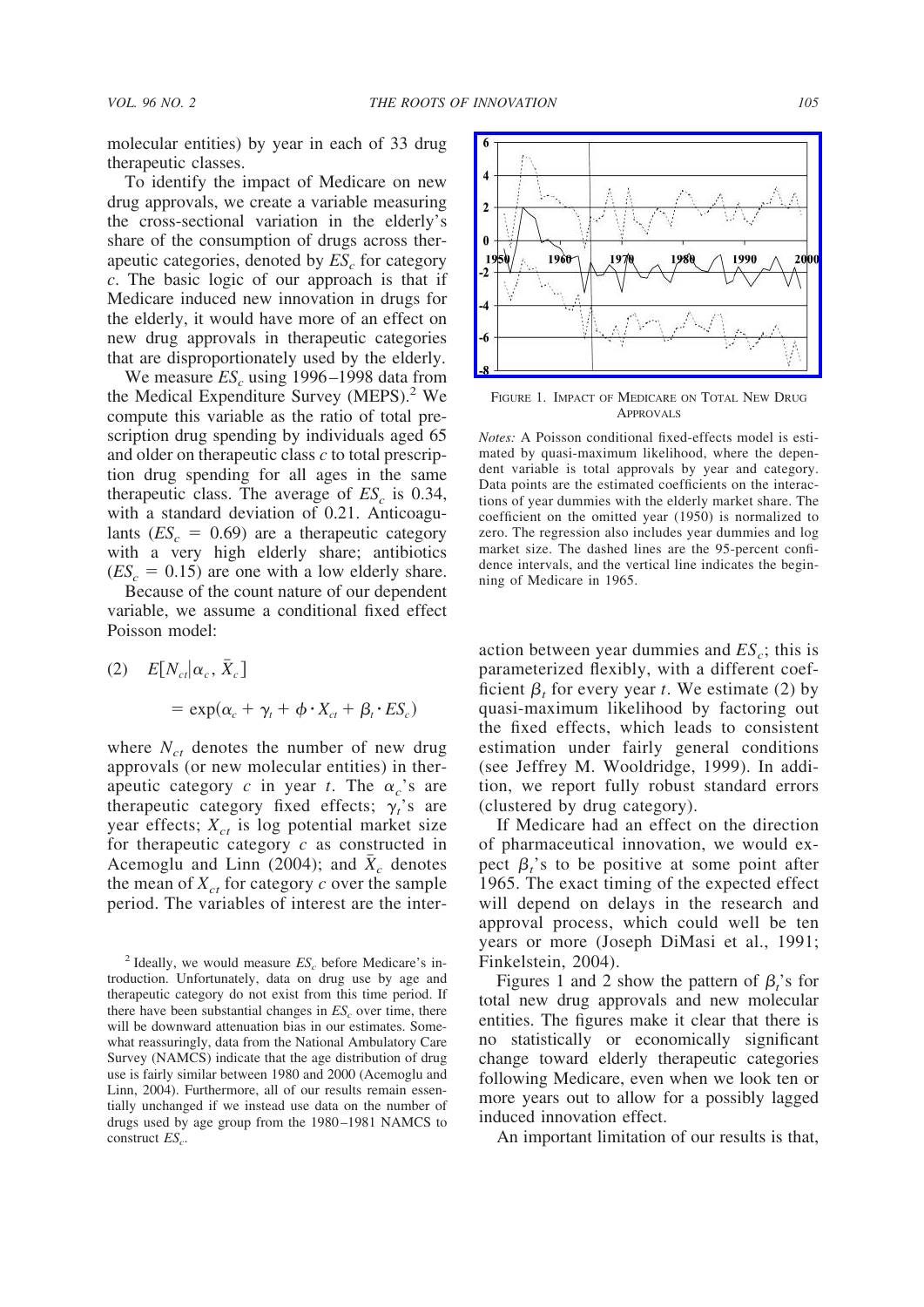

FIGURE 2. IMPACT OF MEDICARE ON NEW MOLECULAR ENTITY APPROVALS

*Note:* The graph is constructed similarly to Figure 1, except that the dependent variable is approvals of new molecular entities.

as discussed above, the spending patterns in the 1960s may have been substantially different from those captured by our measure of  $ES_c$ . Significant measurement error in our key righthand-side variable could bias the coefficients of interest, the  $\beta_i$ 's, toward zero. However, the fact that our analysis in the previous section did not show much of an increase in drug spending by the elderly following Medicare makes us believe that the main reason for the absence of significant effect in Figures 1 and 2 is not data quality, but a lack of a significant effect of Medicare on the direction of pharmaceutical innovation.

While our estimates suggest that Medicare did not affect the development of new drugs for the elderly on average, they do not rule out the possibility that Medicare might have had a disproportionate effect on the relatively more important new drugs, for example, new anti-hypertensive drugs that have been important in reducing cardiovascular disease mortality (Cutler and Kadiyala, 2003). Although we cannot test the impact of Medicare on the development of new anti-hypertensives per se, Cook et al. (2005) find no evidence that the introduction of Medicare was associated with an increase in medication use for high blood pressure among the elderly with hypertension, which does not support an induced innovation effect of Medicare on antihypertensives either.

## **III. Conclusion**

We found no evidence of an effect of the introduction of Medicare on new innovation for pharmaceuticals for the elderly. Rather than contradict a role for induced innovation, however, our evidence suggests that there was no "first stage" of Medicare increasing the market size of drugs used by the elderly. Medicare covered hospital and doctor expenses, but not pharmaceuticals, so the lack of a first stage is not entirely surprising. Our findings leave open the question of whether the new 2006 Medicare prescription drug benefit will have an induced innovation effect toward pharmaceuticals used by the elderly.

#### REFERENCES

- **Acemoglu, Daron; Cutler, David; Finkelstein, Amy and Linn, Joshua.** "Did Medicare Induce Pharmaceutical Innovation?" National Bureau of Economic Research, Inc., NBER Working Papers: (forthcoming).
- **[A](http://pubs.aeaweb.org/action/showLinks?doi=10.1257%2F000282806777211766&crossref=10.1162%2F0033553041502144&citationId=p_2)cemoglu, Daron and Linn, Joshua.** "Market Size in Innovation: Theory and Evidence from the Pharmaceutical Industry." *Quarterly Journal of Economics*, 2004, *119*(3), pp. 1049 –90.
	- **Cook, Benjamin; Landrum, Mary B. and Meara, Ellen.** "The Impact of Medicare on Health Outcomes and Disparities among the Elderly." Unpublished Paper, 2005.
	- **Cutler, David.** *Your money or your life: Strong medicine for America's health care system*. New York: Oxford University Press, 2004.
	- **Cutler, David M. and Kadiyala, Srikanth.** "The Return to Biomedical Research: Treatment and Behavioral Effects," in Kevin M. Murphy and Robert H. Topel, eds., *Measuring the gains from medical research: An economic approach*. Chicago: University of Chicago Press, 2003, pp.  $110 - 62$ .
	- **DiMasi, Joseph A.; Hansen, Ronald W.; Grabowski, Henry G. and Lasagna, Louis.** "Cost of Innovation in the Pharmaceutical Industry." *Journal of Health Economics*, 1991, *10*(2), pp. 107–42.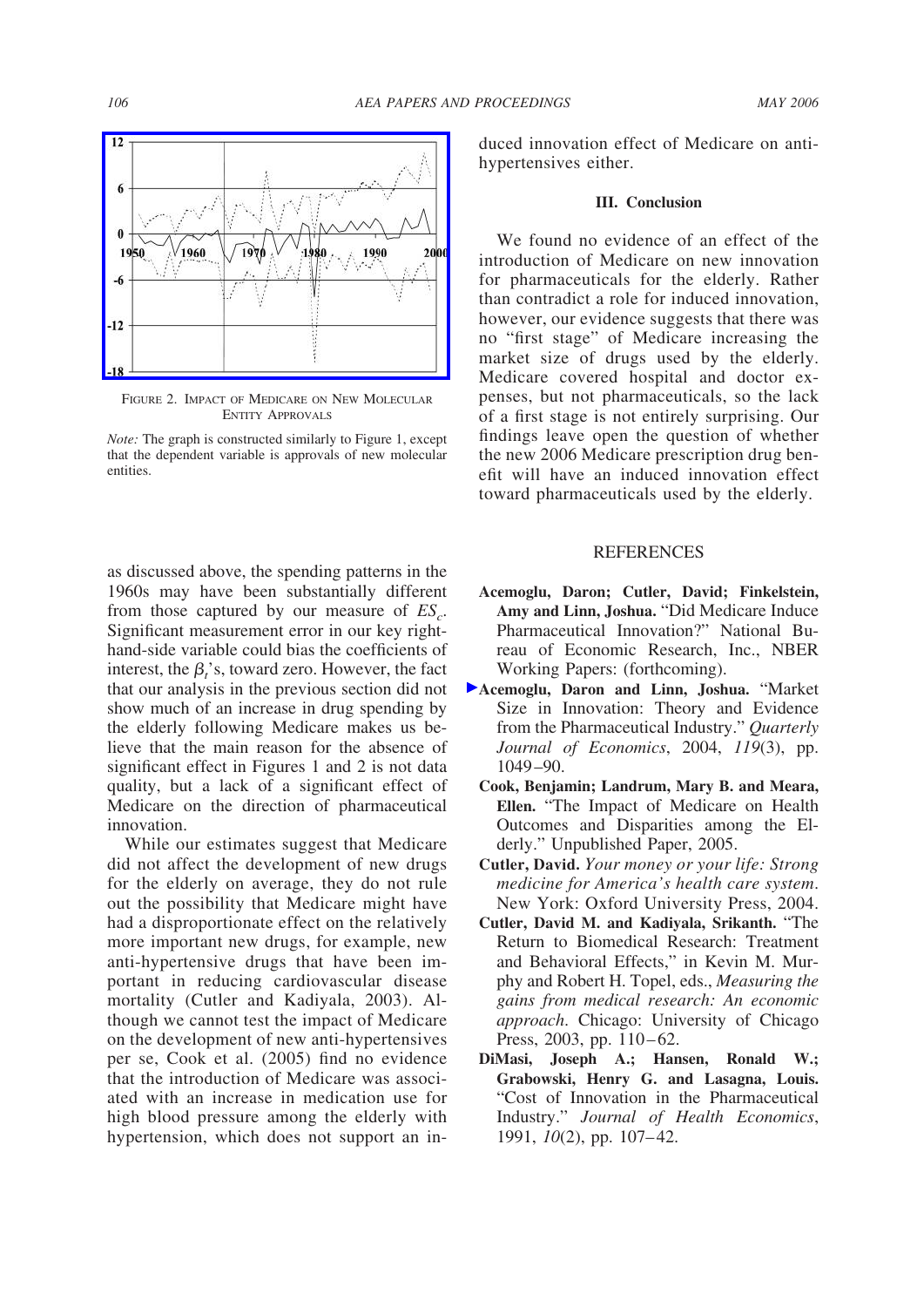- **[F](http://pubs.aeaweb.org/action/showLinks?doi=10.1257%2F000282806777211766&crossref=10.1162%2F0033553041382166&citationId=p_7)inkelstein, Amy.** "Static and Dynamic Effects of Health Policy: Evidence from the Vaccine Industry." *Quarterly Journal of Economics*, 2004, *119*(2), pp. 527– 64.
	- **Finkelstein, Amy.** "The Aggregate Effects of Health Insurance: Evidence from the Introduction of Medicare." National Bureau of Economic Research, Inc., NBER Working Papers: No. 11619, 2005.
	- **Finkelstein, Amy and McKnight, Robin.** "What Did Medicare Do (and Was It Worth It)?" National Bureau of Economic Research,

Inc., NBER Working Papers: No. 11609, 2005.

- **Lichtenberg, Frank R.** "Public Policy and Innovation in the U.S. Pharmaceutical Industry," in Douglas Holtz-Eakin and Harvey S. Rosen, eds., *Public policy and the economics of entrepreneurship*. Cambridge, MA: MIT Press, 2004, pp. 83–113.
- **[W](http://pubs.aeaweb.org/action/showLinks?doi=10.1257%2F000282806777211766&crossref=10.1016%2FS0304-4076%2898%2900033-5&citationId=p_11)ooldridge, Jeffrey M.** "Distribution-Free Estimation of Some Nonlinear Panel Data Models." *Journal of Econometrics*, 1999, *90*(1), pp. 77–97.